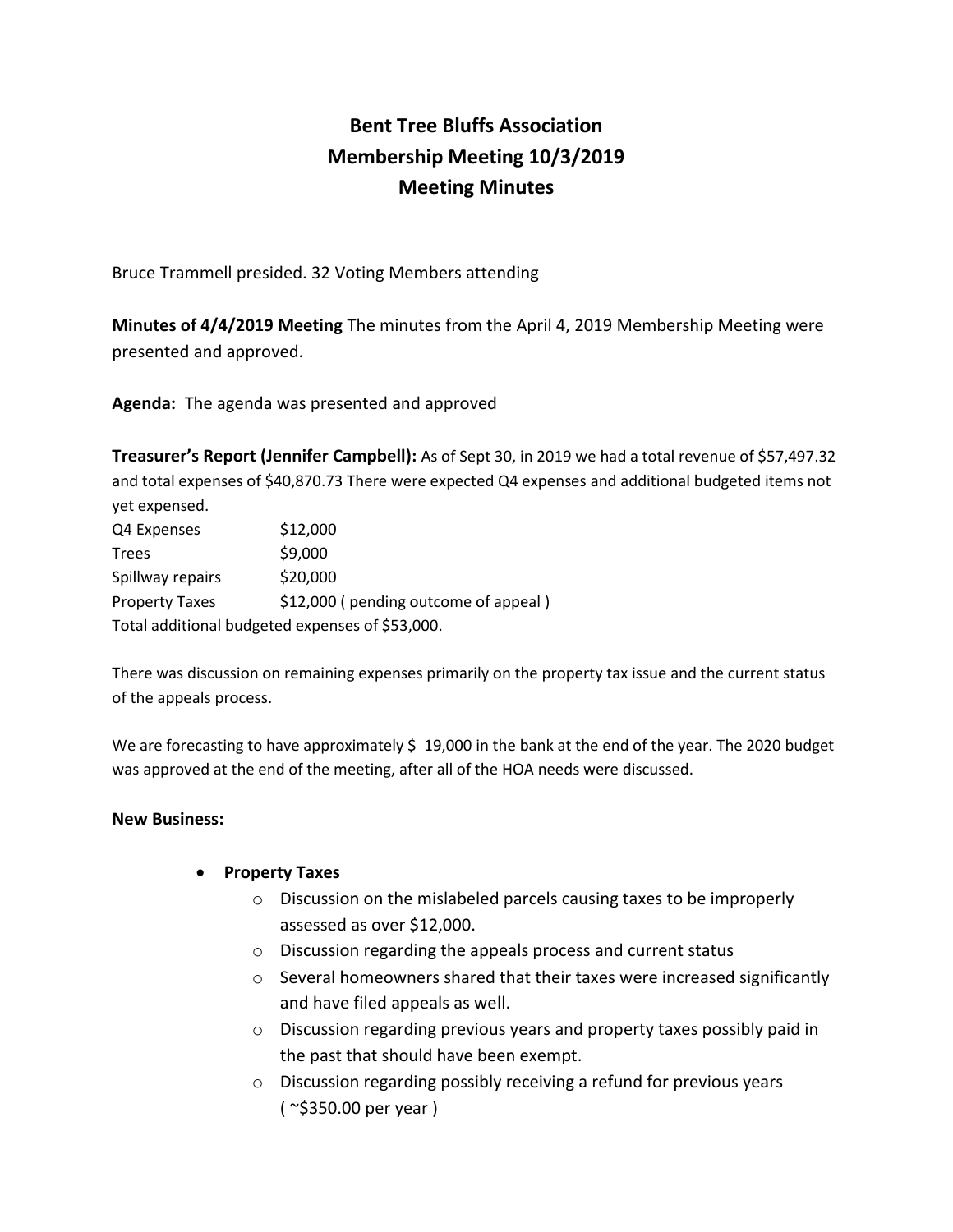- **Lower Pond Repairs**
	- $\circ$  Repairs to the lower spillways has started and is expected to be complete in the next week.
	- o Board approved additional work to other side of lower spillway due to additional issues that were discovered during repairs
- **Tree treatment and replacement**
	- o There was discussion of current and possible future necessary tree repairs including trees that will have to be removed and saving what tress are possible
	- o 9 Ash trees need to be removed
	- o 10 trees have been treated hoping to minimize loss of future trees
	- o Several trees are being trimmed
- **Treasurer position**
	- o An opening on the board for the position of Treasurer was discussed
	- o Jennifer Campbell and Patty Denny have offered to help a new candidate.
	- o Due to the nature of the position and the large amount of work involved it was discussed about using an outside paid provider for many of the treasurer duties.
	- o The estimated cost for an outside provider from past quotes was between \$38 and \$50 annually per household.

## **Committee Reports:**

- **Architectural Committee (Darlene Barnard):** There has been lots of new work, repairs and updating throughout the neighborhood this year. A reminder was given to all residents to submit all work.
- **Compliance Committee (Larry Laubach):** There have been few issues. There is only one outstanding issue. Since the repairs are fairly expensive, the committee is working with the homeowner. Bruce has received several calls regarding barking dogs. There was discussion about mentioning the issue in the newsletter however it is a city ordinance issue and not an HOA issue.
	- $\circ$  An opening on the compliance committee was discussed and opened to volunteers.
- **Pool Committee (Larry Reed):** The pool committee reported that the work on the pool has already started and apologized for the noise and dust created by the work. The